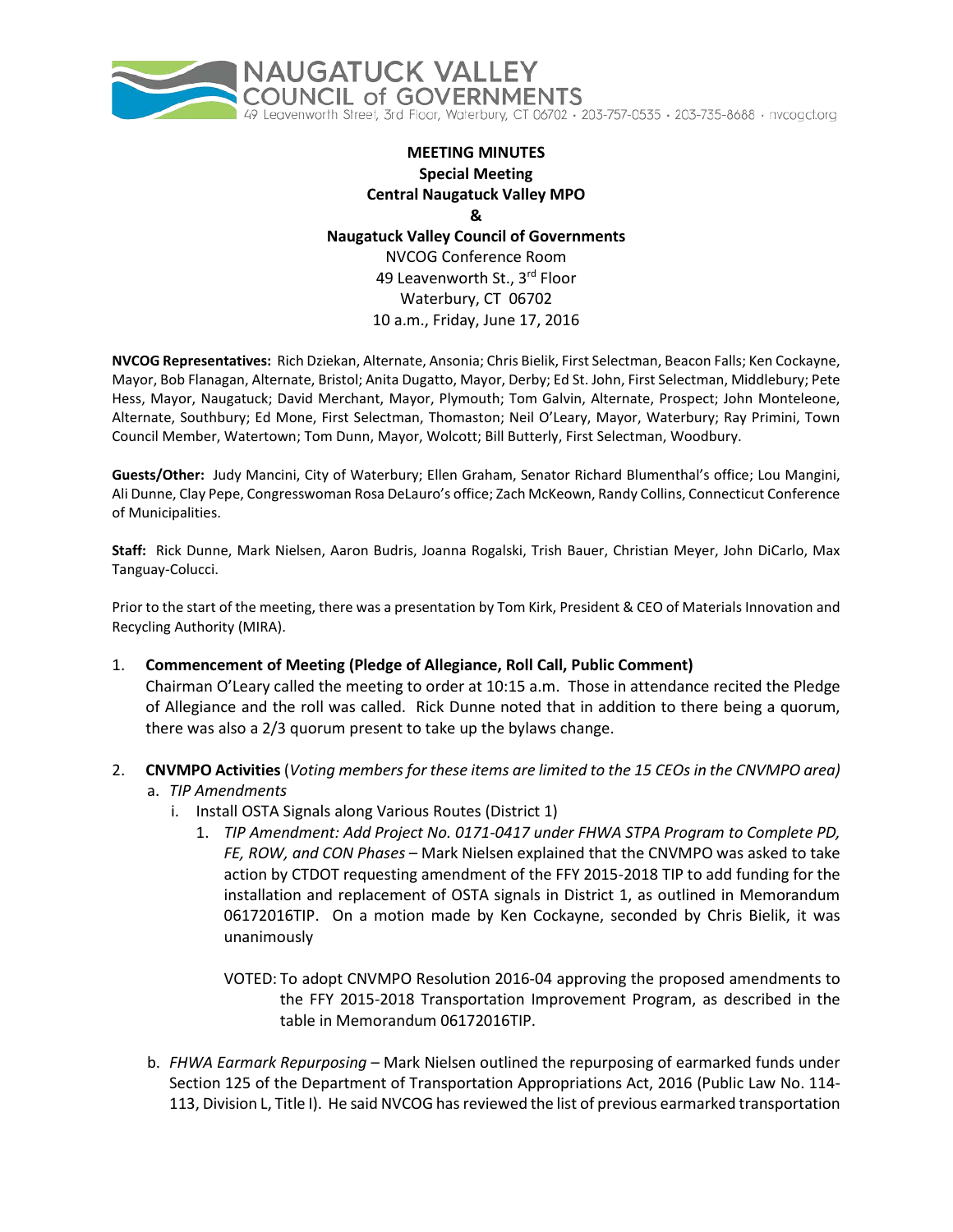improvement projects with unobligated funds, as described in Memorandum 06172016EARMARKS and its accompanying tables. NVCOG and CTDOT will work collaboratively to determine how best to use the region's eligible earmark project funds. Mr. Nielsen said staff would be working with NVCOG's municipalities to determine active projects and need to retain earmarked funds.

## 3. **NVCOG Administrative Items**

a. *Approval of the Minutes of the May 13, 2016 NVCOG Regular Meeting* – On a motion by Tom Dunn, seconded by Ed Mone, with Bill Butterly abstaining, it was

VOTED: To approve the minutes of the May 13, 2106 NVCOG Regular meeting.

b. *Financial Report* – Rick Dunne reviewed Memorandum 20160617-FIN-Financial Update. On a motion by Bill Butterly, seconded by Ed Mone, it was unanimously

VOTED: To approve the financial report, as presented.

- c. *Adoption of Proposed Bylaws Amendments Posted 5/13/16* Rick Dunne summarized the proposed bylaws revisions. On a motion by Ed Mone, seconded by Christ Bielik, with Ed St. John voting no, it was
	- VOTED: By a greater than 2/3 majority of the full NVCOG board, to approve the proposed amendments, as published by NVCOG on 5/13/16, to the Bylaws of the Naugatuck Valley Council of Governments and to extend the terms of the current officers of the board through December 2018.
- d. *Director's Report*
	- i. Review and Approval of Revised Organization Chart Mr. Dunne explained the revised organizational chart. On a motion by Ken Cockayne, seconded by Chris Bielik, it was unanimously
		- VOTED: To approve the proposed NVCOG revised organizational chart, as presented, effective July 1, 2016.
	- ii. Finance Director Hiring Update Mr. Dunne said applications are being received for this open position. He expects to have a new hire in place by August or September. Any CEOs or town professionals who are interested in serving on the interview committee should contact NVCOG.

Mr. Dunne also provided a special session legislative update. John DiCarlo provided additional comments, as did Zach McKeown and Randy Collins of the Connecticut Conference of Municipalities. Discussion followed.

## 4. **NVEDD-SEDC Request to NVCOG for Additional Matching Funds**

Rick Dunne said this is a second year planning grant and provided additional information. Discussion took place. On a motion by Tom Dunn, seconded by Chris Bielik, it was unanimously

VOTED: To appropriate \$17,500 from fund balance to be paid to SEDC.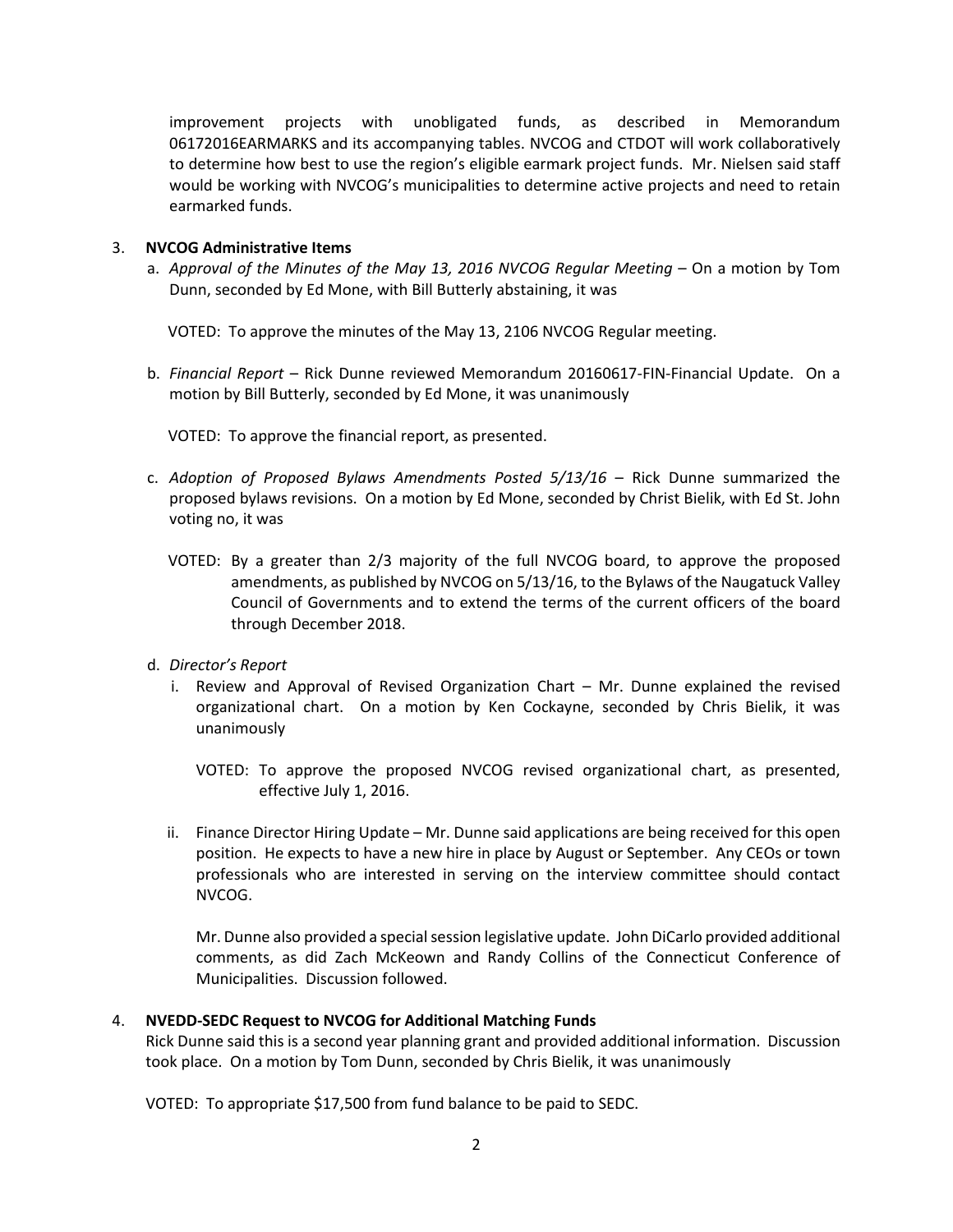## 5. **Review and Adoption of FY 2017 NVCOG Budget Document**

On a motion by Ken Cockayne, seconded by Chris Bielik, it was unanimously

VOTED: To move Item 5 to position 11 on the agenda.

#### 6. **NVCOG Planning/Transportation Items**

- a. *FTA Triennial Update* Mark Nielsen explained the FTA review process and said the report had 12 findings for the Valley Transit District, all of which were relatively minor. They mostly addressed new regulations that had been put in place since the last triennial review. Seven findings have since been remediated and five are being worked on. Findings were mainly due to reporting requirements and did not affect operations. Compliance should be achieved by the end of August.
- b. *LOTCIP Update* Mr. Nielsen said 16 LOTCIP projects have been proposed by member towns. NVCOG is awaiting full application packages on 8 of those 16 projects, and is continuing to work on those with town engineers. Six applications have already been reviewed by staff and submitted to the state for its review.
- c. *Community Connectivity Program* Mr. Nielsen said 14 NVCOG towns were selected for road safety audits. This is a town and state program, but NVCOG can provide assistance upon request.
- d. *Naugatuck River Greenway Projects Status* Mr. Nielsen said NVCOG staff is working on three planning projects related to the implementation of the Naugatuck River Greenway; these are an economic impact study, the Thomaston-Watertown Greenway Design and Construction Project, and the Naugatuck River Greenway Uniform Trail Signage and Wayfinding Study.
- e. *Route 8 Alternative Modes Assessment*  Mark Nielsen said NVCOG staff is negotiating with the consultant on the final scope of the assessment.
- f. *General Projects Update*  Mr. Nielsen reported that the design for Route 34 is continuing. NVCOG will be meeting with the state on the Route 67 project in Seymour. NVCOG will be working on a regional safety plan that will look at high crash locations in the municipalities and identify mitigating actions. Also, CTDOT is completing a study on the central Connecticut rail corridor and public information meetings have been held. There are obstacles to making this a passenger line and options are being explored. When final reports are released, there will be a 30 day review period.

## 7. **Brownfields – Regional Data**

Max Tanguay-Colucci gave an update on the aggregation of brownfields data from NVCOG, DECD, and EPA. The data will demonstrate the efficacy of the funding received. The second phase of the project will be the public interface. Before the data goes online, economic development professionals from all NVCOG municipalities will be asked to review and comment on it.

## 8. **Western CT Water Utility Coordinating Committee (WUCC) Update**

Aaron Budris said the WUCC convened on June 14. Over the next two years, a planning process will take place that will investigate current public water supply capabilities and limitations, recommend exclusive water supply water service areas, and combine individual water supply plans into a coordinated area wide water supply plan for the Western CT WUCC.